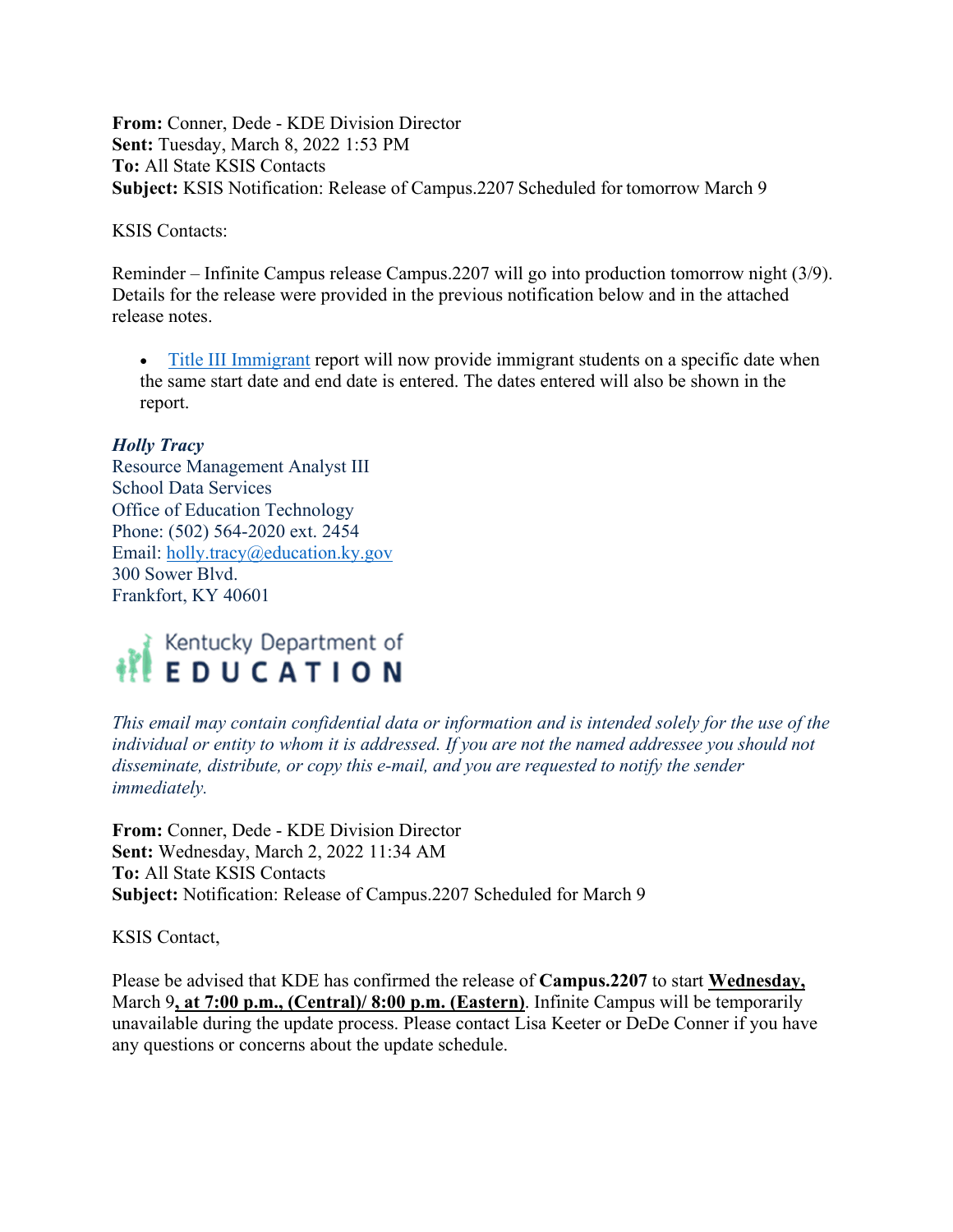The Kentucky release notes are attached. For the full manifest of changes in the Campus.2207 release, click [here](https://kb.infinitecampus.com/help/release-pack-campus2207-february-2022) (Campus ID required). A recorded training session for the general updates in the Campus.2207 release is available [here.](https://university.infinitecampus.com/learn/course/internal/view/elearning/20364/campus2207-sis-release-highlights)

Please share this information with individuals in your district or office as appropriate.

*Thank you!*

## **Infinite Campus Release Highlights – Campus.2207**

| Kentucky Specific |  |  |
|-------------------|--|--|
|                   |  |  |

| <b>Item</b>                | <b>Description</b>                                                     |
|----------------------------|------------------------------------------------------------------------|
| <b>Custom Gifted Form</b>  | The Custom Gifted Form Batch Print tool has been updated to allow      |
| <b>Batch Print Tool</b>    | printing of Interactive with Database Table forms.                     |
| <b>Birth Country</b>       | The Birth Country attribute dictionary has been changed to a locked    |
| <b>Dictionary Update</b>   | dictionary that is uniform for all Kentucky districts. A survey of all |
|                            | KY districts found only a few who had any Birth County codes that      |
|                            | did not match state requirements, all historical birth country data    |
|                            | entered has been preserved and the following conversions were made:    |
|                            | Existing records with a value of CO: Columbia have been<br>$\bullet$   |
|                            | converted to 0480: Columbia.                                           |
|                            | Existing records with a value of MIC: Micronesia (Federated States     |
|                            | of) have been converted to 1445: Micronesia (Federated States of).     |
| <b>Validation Added to</b> | A validation was added to the Pre-School tab, requiring a Preschool    |
| <b>Pre-School Tab</b>      | Type be selected in order to save the record. Additionally, the Other  |
|                            | textbox has been disabled unless the Other, Specify checkbox is        |
|                            | checked.                                                               |
| <b>Graduation State</b>    | When printing a student's Transcript, the Name of the Seal and the     |
| <b>Seal Updates</b>        | Name of the Method print if the State Seals report preference is       |
|                            | selected.                                                              |
| <b>Core Product</b>        |                                                                        |

| <b>Items</b>             | <b>Description</b>                                                     |
|--------------------------|------------------------------------------------------------------------|
| Ad Hoc-Him/Her and       | Him/Her and His/Hers pronouns have been added as Campus Field          |
| <b>His/Hers Pronouns</b> | options in Ad hoc Reporting and WYSIWYG editors. The fields            |
| <b>Added to Campus</b>   | are located under Student > Demographics.                              |
| <b>Fields</b>            |                                                                        |
| <b>Campus Learning-</b>  | Discussions have been updated so that discussions can only be          |
| <b>Instruction -</b>     | created in the context of assignments, for scored discussions, or      |
| <b>Discussions</b>       | resources, for discussions that are not scored. Teachers can still use |
|                          | the Discussions tool to manage existing discussions, including         |
|                          | viewing student posts, responding, and addressing flagged posts.       |
| eTranscripts - XML       | The eTranscripts XML layout now includes the Graduation Seal           |
| <b>Graduation Seal</b>   | Method in the Academic Record > Academic Award > Academic              |
| <b>Updates</b>           | Honors as a Note Message.                                              |
|                          | When a Graduation Seal includes both a Language and a Method,          |
|                          | two separate Note Messages report.                                     |